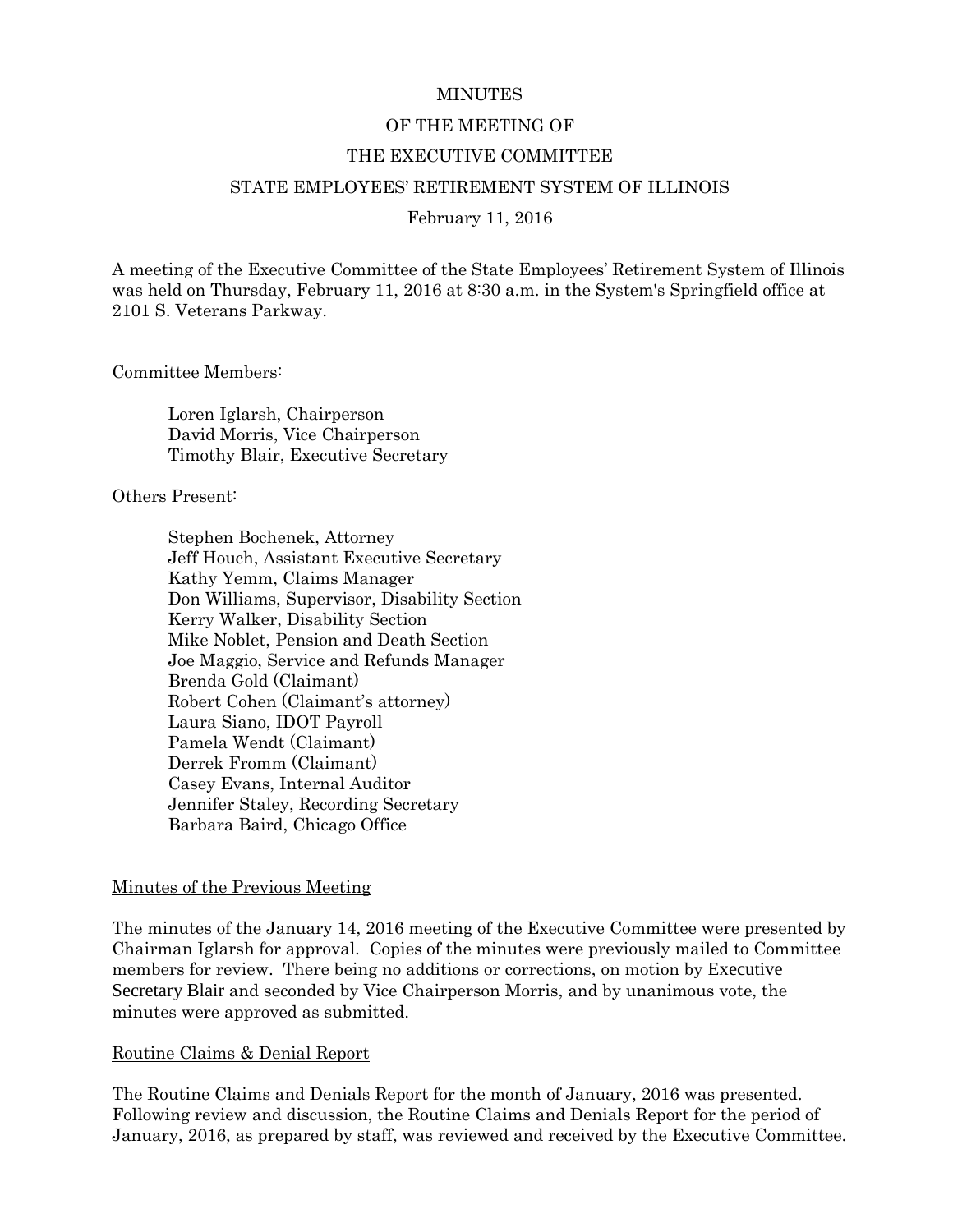# Old Business

# Cynthia Hogueisson – Half Time Ceasing Date and Overpayment

Upon checking the half time ceasing tickler (60 days prior to the ceasing date) it was discovered the system generated an incorrect ceasing date as January 9, 2016. The correct half time ceasing date was April 30, 2015.

Ms. Hogueisson's benefits were stopped November 1, 2015. This has created an overpayment of \$15,206.25.

During the course of Ms. Hogueisson's disability she was sent an income verification letter that gave a ceasing date of October 31, 2016.

Ms. Hogueisson has been sent a letter explaining how half time ceasing dates are calculated.

Ms. Hogueisson called and was unable to attend her personal hearing in January. She was rescheduled for the February meeting and was unable to attend that meeting as well.

# New Business

## Brenda Gold – Pension

Brenda Gold was present at the February Executive Committee meeting, along with her attorney Mr. Robert Cohen, and Laura Siano, IDOT Payroll, to request to receive her original pension amount and survivor contributions reinstated.

Brenda Gold originally retired October 1, 2007 with a reduced pension. In 2011, Ms. Gold received a Settlement Agreement and the Illinois Department of Transportation (IDOT) reinstated her employment from October 1, 2007 through March 31, 2009. This created an overpayment in pension benefits totaling \$36,523.44.

Due to the reinstatement of employment, she was granted enough service credit to meet the Rule of 85 and an adjustment was due her in the amount of \$27,426.62 for the period of April 1, 2009 through February 28, 2011. The adjustment payment was applied toward the overpayment, leaving a balance that was paid for by IDOT as stated in the terms of the Settlement Agreement.

Ms. Gold re-retired effective May 1, 2014. Her pension was calculated as if she had not retired previously. Her entire pension was not repaid so her secondary period of employment should have been calculated using the new service credit and FAC and added to the original pension. The pension amount effective May 1, 2014 should have been \$3,821.33; instead, her pension was paid at \$4,857.08 per month. This has created an overpayment of \$12,891.55 for the period of May 1, 2014 through May 31, 2015.

This error was discovered because Ms. Gold wrote an appeal letter to the Executive Committee regarding her survivor contributions. When Ms. Gold re-retired, she waived her survivor contribution refund. She did not repay the survivor contribution refund she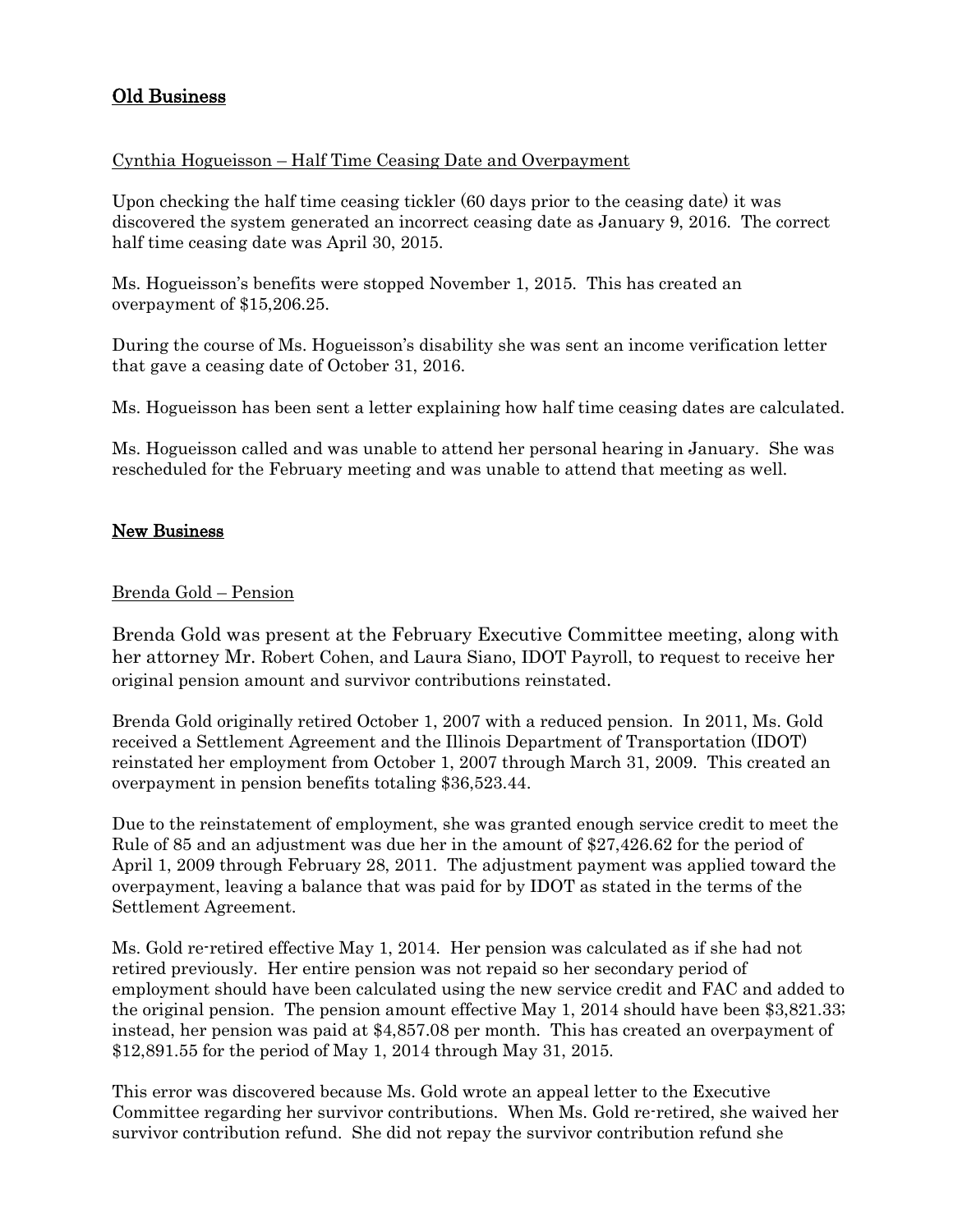received when she first retired. Ms. Gold believed that IDOT was supposed to have repaid her entire pension and the survivor contribution refund. She states her pension was correctly paid at \$4,857.08 per month and IDOT should have repaid the survivor contribution refund.

An informal conference was conducted by telephone on December 2, 2015 with Ms. Gold and her attorney, Robert Cohen. Ms. Gold's file was discussed and the two separate issues were explained; one issue being the survivor contribution refund and the other is her monthly pension amount.

Ms. Gold reiterated that IDOT had assured her she would be made "whole" so she thought her entire pension had been repaid by IDOT. She stated that she relied on the pension estimate provided to her and insisted at the time the estimate be signed by the employee providing her with the figure. Ms. Gold indicated that had she known the correct monthly pension amount, she would have applied for a disability benefit instead of retiring.

After some discussion, a motion was made by Chairman Iglarsh to approve Ms. Gold's original pension amount, seconded by Vice Chairperson Morris. All were in favor.

Ms. Gold had said she would be interested in repaying the widow/survivor refund if approved. An agreement will be sent to Ms. Gold to begin this process.

### Pamela Wendt – Gainful Employment

Pamela Wendt was present at the February Executive Committee to appeal her suspension of occupational disability benefits due to gainful employment. Pamela Wendt worked for Kevin Elliot Counseling and exceeded the quarterly earnings limit of \$2,490.00 in the 4th quarter of 2013 and the 1st quarter of 2014.

Ms. Wendt's gainful employment did not show up on the October 2014 IDES report. The April 2015 IDES report reflected a possible gainful employment for Ms. Wendt. Disability began the process of collecting paystubs April 15, 2015. We eventually received paystubs July 2015 and determined Ms. Wendt had exceeded the 4th quarter of 2013 by \$565 and the 1st quarter of 2014 by \$401, for a total of \$966. A disability Earnings Agreement was sent to her on July 15, 2015, which she signed and returned to SERS July 29, 2015. The \$966 was collected by Vouchering.

A review of the October 2015 IDES report indicated no earnings for Ms. Wendt. Our internal auditor did research on Ms. Wendt and it was determined she had started her own counseling business. Further research revealed Ms. Wendt had at least exceeded the \$2,490 limit the 3<sup>rd</sup> quarter of 2014 and the 2<sup>nd</sup> and 3<sup>rd</sup> quarter of 2015 from billings to Health Alliance alone. These earnings do not reflect any income she may have made through billing other insurance companies or cash billings to clients.

Occupational benefits have been suspended as of November 1, 2015. If disability benefits are suspended retroactively to April 1, 2015, there will be an overpayment in the amount of \$19,559.68.

Ms. Wendt said she works for, but does not own, a counseling company called Creative Solutions. It is a family owned business and she is the sole contractor of the business and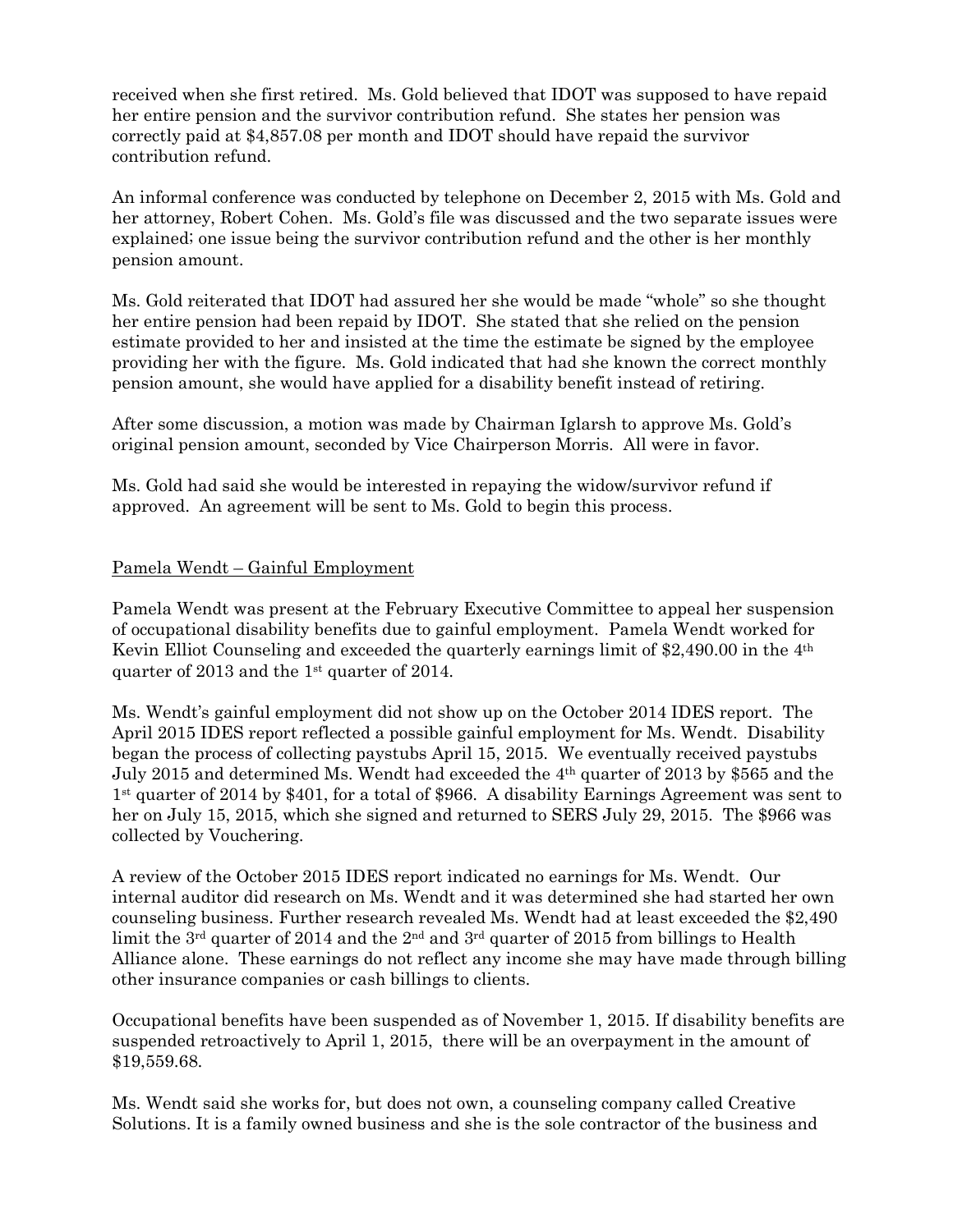earns \$2,000 per quarter. She stated it may appear she makes more due to when the billing actually goes through for payment.

In order to better understand the whole situation, SERS is asking Ms. Wendt to send in any information that will support her claim, and to supply SERS with 2015 corporate and individual tax records. The case will be deferred until we receive such information.

# Derrek Fromm – Service

Derrek Fromm was present for a personal appeal before the Executive Committee. Mr. Fromm was coded wrong by his agency under the regular formula, as opposed to the alternative formula. The error was subsequently corrected; however, our billing letters were calculated as if he was under the regular formula. When the errors were discovered, we billed Mr. Fromm for the additional money due for the alternative formula. He contends that he should not have to pay the additional contribution and interest for the military service credit (48 months) for which he was billed.

The case was referred to our attorney, Steve Bochenek, for a Recommendation.

# Lori Baughman – Reinstatement of Account

This account became eligible for a write-off in June, 2006. Contributions in the amount of \$2,077.60 were written off on June 23, 2006. Ms. Baughman has provided identifying information and requested a refund.

After some discussion, Chairman Iglarsh motioned to approve the reinstatement of account, seconded by Vice Chairperson Morris. All were in favor.

## Dennis L. Kohnen – Occupational Disability

Dennis Kohnen works as a Highway Maintainer for the Illinois Department of Transportation. His last day worked was May 20, 2014 and he began a service connected leave on May 29, 2014 due to an accident at work. He returned to work on July 15, 2014. He was paid TTD May 29, 2014 through July 14, 2014.

Mr. Kohnen is appealing the 12 month filing limitation.

After some discussion, Chairman Iglarsh moved to approve Mr. Kohnen's appeal of the 12 month filing limitation, seconded by Vice Chairperson Morris. All were in favor.